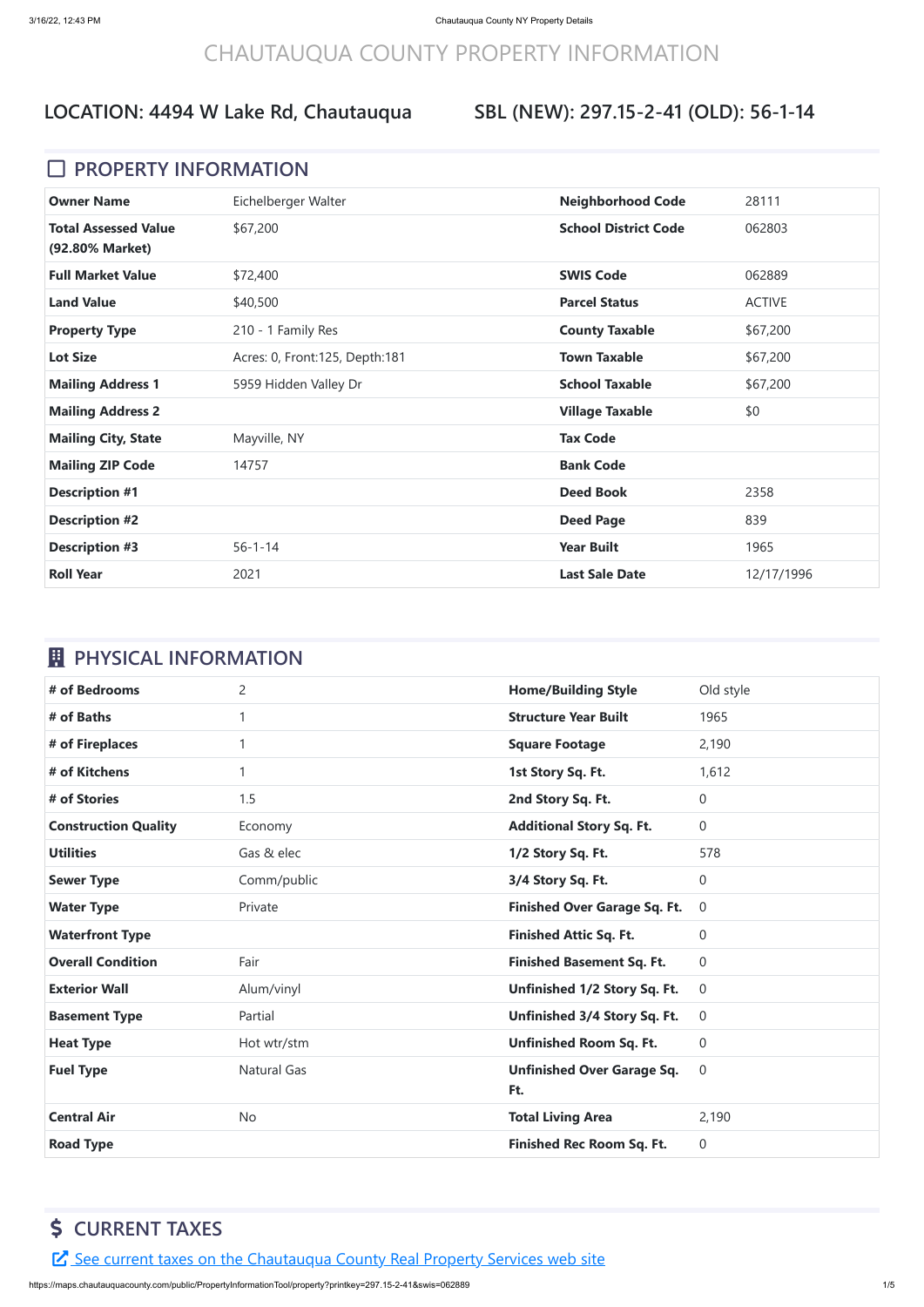https://maps.chautauquacounty.com/public/PropertyInformationTool/property?printkey=297.15-2-41&swis=062889 2/5

#### **LATEST OWNER**

See latest property owner on the [Chautauqua](https://maps.chautauquacounty.com/Public/PHD/Default.aspx?ExternalRequest=true&phdPrintKey=297.15-2-41&phdSwiss=062889) County Parcel History Database

### **TT COMMERCIAL INFORMATION**

*Not a commercial property. No information available.*

### $\frac{1}{20}$  **HISTORICAL INFORMATION**

| <b>Owner History</b> | <b>Deed Book</b> | <b>Deed Page</b> | <b>Sale Date</b> | <b>Valid Sale</b> | <b>Sale Price</b> |
|----------------------|------------------|------------------|------------------|-------------------|-------------------|
| Eichelberger, Walter | 2358             | 839              | 12/17/1996       | <b>YES</b>        | \$56,000          |

# **IMPROVEMENT INFORMATION**

| <b>Structure</b> | <b>Size</b>         | <b>Grade</b> | <b>Condition</b> | <b>Year Built</b> |
|------------------|---------------------|--------------|------------------|-------------------|
| Shed-machine     | $6.00 \times 8.00$  | Economy      | Fair             | 1970              |
| Porch-open/deck  | $0.00 \times 0.00$  | Economy      | Normal           | 1993              |
| Gar-1.0 att      | 24.00 x 32.00       | Average      | Normal           | 1993              |
| Porch-coverd     | $4.00 \times 10.00$ | Economy      | Fair             | 1950              |

| <b>O</b> EXEMPTIONS     |               |                       |                   |                 |
|-------------------------|---------------|-----------------------|-------------------|-----------------|
| <b>Code Description</b> | <b>Amount</b> | <b>Exempt Percent</b> | <b>Start Year</b> | <b>End Year</b> |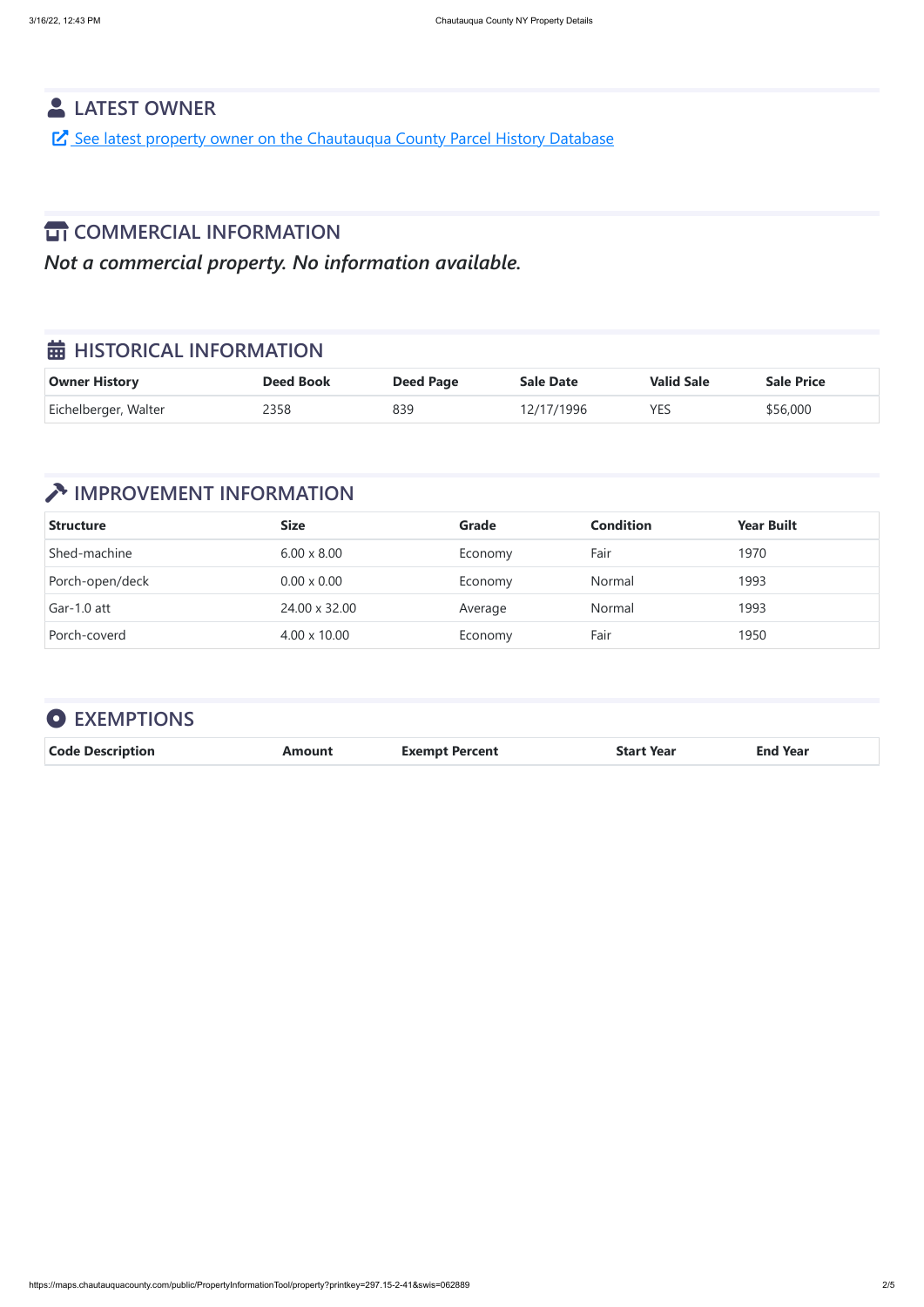#### **PHOTO**



# **N** MAP



https://maps.chautauquacounty.com/public/PropertyInformationTool/property?printkey=297.15-2-41&swis=062889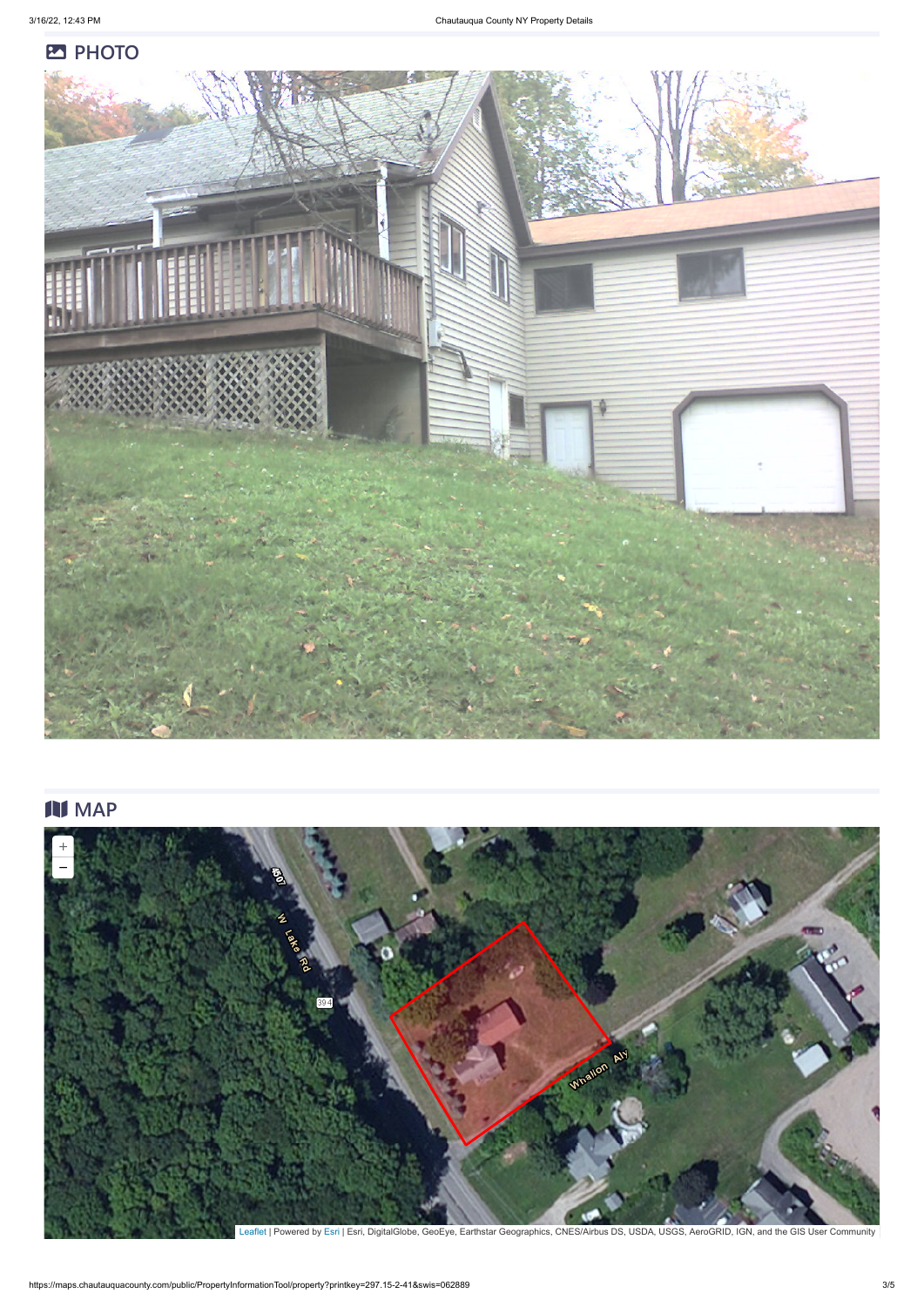#### **E** COMPARABLE SALES

#### Comparable Sales Search

To search for comparable properties with the buidling style code of **08 - Old style**, please enter the **square foot percentage** greater than or less than the square footage of the subject property, the **sales year** to begin searching comparables from, the **number of bathrooms** (optional), and the **number of bedrooms** (optional).

#### **COMPARABLE ASSESSMENTS**

#### Comparable Assessments Search

| <b>Square Foot % required</b> |                 |                                           |                             |                  | <b>Start Year required</b> |                             |                      |            |                                    |    |
|-------------------------------|-----------------|-------------------------------------------|-----------------------------|------------------|----------------------------|-----------------------------|----------------------|------------|------------------------------------|----|
| $\overline{\phantom{0}}$      |                 | 15                                        |                             | ÷.<br>-          |                            |                             | 2007                 |            |                                    | ÷. |
|                               |                 | 1862 - 2519 sq ft                         |                             |                  |                            |                             |                      |            |                                    |    |
| # of Bedrooms optional        |                 |                                           |                             |                  | # of Bathrooms optional    |                             |                      |            |                                    |    |
|                               |                 |                                           |                             |                  |                            |                             |                      |            |                                    |    |
|                               |                 | Find Comparable Sales to Subject Property |                             |                  |                            |                             |                      |            |                                    |    |
| <b>Subject Property</b>       |                 |                                           |                             |                  |                            |                             |                      |            |                                    |    |
| <b>Address</b>                | <b>SBL</b>      | <b>Lot Size</b>                           | <b>Sale</b><br><b>Price</b> | <b>Sale Date</b> | <b>Nbhd</b><br>Code        | <b>Bldg</b><br><b>Style</b> | Year<br><b>Built</b> | Sq.<br>Ft. | <b>Bdrm/Bthrm/</b><br><b>Frplc</b> |    |
| 4494 W Lake<br>Rd             | 297.15-2-<br>41 | Acres: 0, Front: 125,<br>Depth:181        | \$56,000                    | 12/17/1996 28111 |                            | Old style                   | 1965                 |            | $2,190$ 2/1/1                      |    |

To search for comparable properties with the buidling style code of **08 - Old style**, please enter the **square foot percentage** greater than or less than the square footage of the subject property, the **number of bathrooms** (optional), and the **number of bedrooms** (optional).



| <b>Square Feet % required</b> |                   |                                                 |  | # of Bedrooms optional          |                     |                             |                      | # of Bathrooms optional |                             |
|-------------------------------|-------------------|-------------------------------------------------|--|---------------------------------|---------------------|-----------------------------|----------------------|-------------------------|-----------------------------|
| $\overline{\phantom{0}}$      | 15                | ÷                                               |  |                                 |                     |                             |                      |                         |                             |
|                               | 1862 - 2519 sq ft |                                                 |  |                                 |                     |                             |                      |                         |                             |
| <b>Subject Property</b>       |                   | Find Comparable assessments to Subject Property |  |                                 |                     |                             |                      |                         |                             |
| <b>Address</b>                | <b>SBL</b>        | <b>Lot Size</b>                                 |  | <b>Total</b><br><b>Assessed</b> | <b>Nbhd</b><br>Code | <b>Bldg</b><br><b>Style</b> | Year<br><b>Built</b> | Sq.<br>Ft.              | Bdrm/Bthrm/<br><b>Frplc</b> |
| 4494 W Lake                   | 297.15-2-         | Acres: 0, Front: 125,                           |  | \$67,200                        | 28111               | Old style                   | 1965                 |                         | $2,190$ $2/1/1$             |